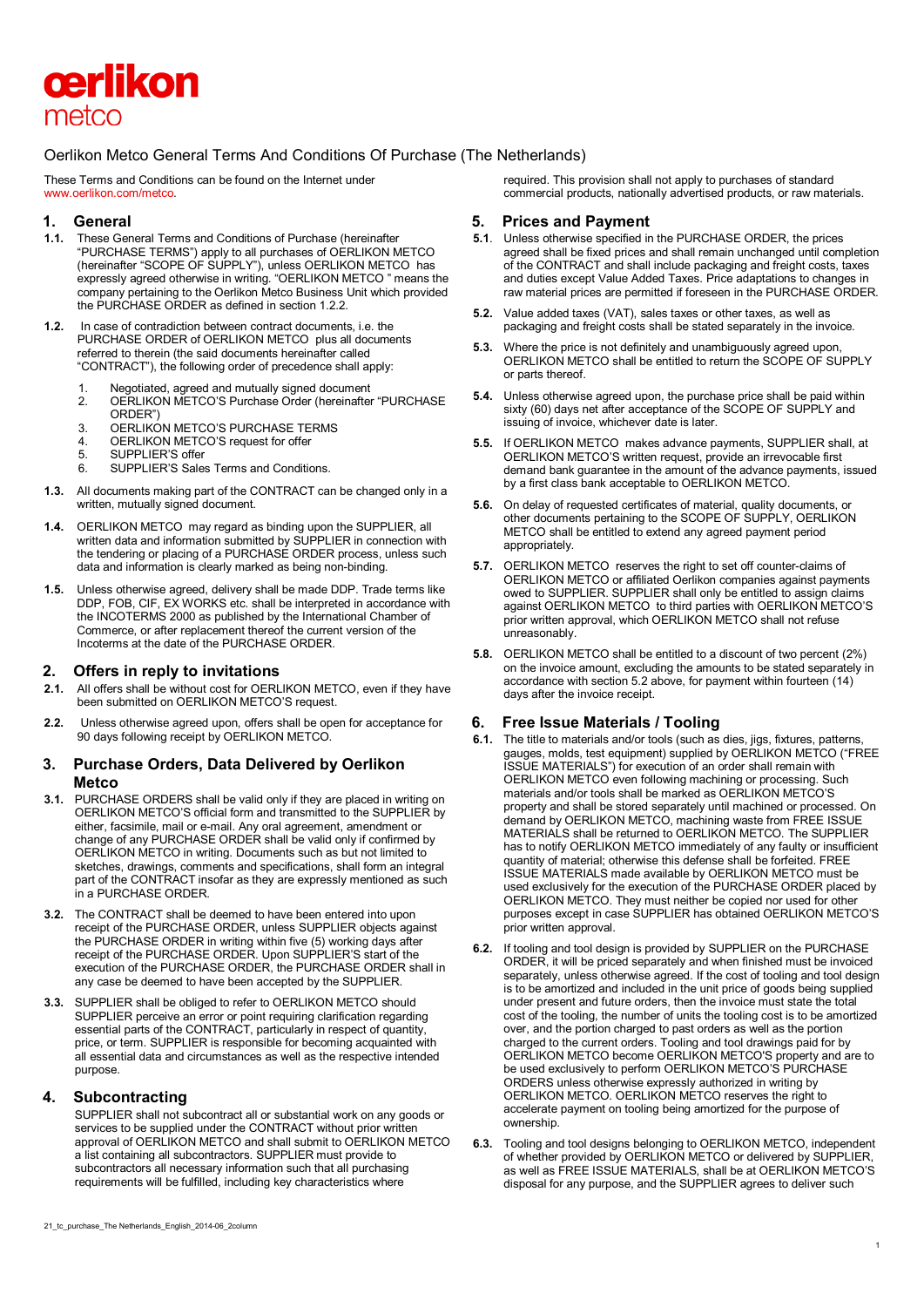# cerlikon metco

tooling, tool designs and FREE ISSUE MATERIALS on request of OERLIKON METCO at no expense, except shipping expenses. The said tooling, tool designs and FREE ISSUE MATERIALS shall be insured by SUPPLIER against damage and loss, and the SUPPLIER agrees to be responsible for normal maintenance, storage, damage or loss of tooling while on consignment in his facility, at no expense to OERLIKON **METCO** 

### **7. Date of delivery and consequences of delays**

- **7.1.** TIME IS OF THE ESSENCE. The date of delivery shall be deemed to have been met, if:
	- a. for EX WORKS deliveries, readiness for dispatch of the SCOPE OF SUPPLY including all documents, has been announced to OERLIKON METCO (department responsible for the CONTRACT) before expiry of the delivery date;
	- b. in all other cases, the SCOPE OF SUPPLY, including all documents, has arrived at the place of destination and/or the performance of the services has been accepted by OERLIKON METCO before expiry of the delivery date.
- **7.2.** Foreseeable delays in delivery shall be notified immediately, stating the reasons and the expected duration of the delay, regardless of whether the whole or part of the SCOPE OF SUPPLY is concerned.
- **7.3.** In cases of delayed delivery, OERLIKON METCO shall be entitled to pursue all claims provided by law, irrespective of whether the SUPPLIER has notified the delay or a penalty has been agreed upon.
- **7.4.** Subject to section 7.3 above, if a fixed date has been agreed upon for the execution of the SCOPE OF SUPPLY, and if this date will not be observed due to reasons attributable to SUPPLIER or its subcontractors, OERLIKON METCO reserves the right to (i) either terminate the CONTRACT and to ask for the reimbursement of all up-front and down payments made, after having given SUPPLIER a last opportunity to fulfill its obligations, or (ii) ask the SUPPLIER to hand over the commenced work against payment of the value which this work has for OERLIKON METCO.
- **7.5.** If the delivery date has not been met, and provided OERLIKON METCO does not exercise its rights described in section 7.4 above, SUPPLIER shall pay a penalty for the delay in addition to the damages caused by the delay. This penalty shall amount to one and a half percent (1.5 %) per full week of the purchase price for the entire SCOPE OF SUPPLY. The aggregate penalty for delay shall not exceed nine percent (9%) of the entire purchase price. Penalties paid shall be deducted from actual damages claimed by OERLIKON METCO.
- **7.6.** SUPPLIER shall not be entitled to use the non-arrival of essential documents, FREE ISSUE MATERIALS or other objects to be supplied by OERLIKON METCO as a defense to a claim for delay, unless the same had been demanded in good time from OERLIKON METCO, or, if dates of delivery had been agreed, a reminder had been sent in due time to OERLIKON METCO.

# **8. Packaging, Shipment**

- **8.1.** Unless otherwise agreed upon, the SCOPE OF SUPPLY shall be shipped DDP to the place of destination. SUPPLIER shall be liable for suitable and appropriate packaging, protecting the goods against damage and corrosion during shipment, and, where applicable, any subsequent short term storage (i.e. up to a maximum of sixty (60) days). Where special packaging is agreed, OERLIKON METCO'S instructions have to be observed. SUPPLIER shall be liable for damages due to improper packaging and/or failure to conform to OERLIKON METCO'S instructions.
- **8.2.** OERLIKON METCO reserves the right to return packaging material against credit of the amount charged to OERLIKON METCO. The cost of return shipment shall be for account of OERLIKON METCO.
- **8.3.** Where special care is required during unpacking, SUPPLIER shall notify OERLIKON METCO about the specifics thereof in due course. In particular, a suitable and conspicuous warning shall be attached to the packaging.

# **9. Compliance with applicable laws**

**9.1.** SUPPLIER warrants that it will comply with all applicable laws, statutes, rules, regulations or orders in the performance of the CONTRACT, and shall provide all documents required for the export from the place of

production and import to the place of end-use, such as but not limited to certificates of origin, export licenses, material safety data sheets.

# **10. Delivery / Export Control**

- **10.1.** Partial deliveries and/or deliveries made prior to the agreed date of delivery shall not be permitted without OERLIKON METCO'S express prior written approval.
- **10.2.** SUPPLIER undertakes to inspect the goods before shipment to ensure that they comply in all repects, including but not limited to quality and quantity, with the PURCHASE ORDER. Only material which has passed the inspection shall be delivered.
- **10.3.** Each shipment has to include a detailed delivery note containing OERLIKON METCO'S references, confirmation of the herein above mentioned inspection, and in particular **OERLIKON METCO'S purchasing order number**. For shipments to different delivery addresses, OERLIKON METCO requires separate delivery notes.
- **10.4.** Unless otherwise agreed upon, the invoice, in duplicate, and the second document marked as "COPY", has to be sent to OERLIKON METCO by separate mail. Any costs caused by non-compliance shall be borne by the SUPPLIER.
- **10.5.** All correspondence (letters, delivery notes, invoices etc.) must show OERLIKON METCO'S purchasing order number, order date, article designations with indication of quantities, delivery notes also with indication of gross and net weight. The delivery note must indicate OERLIKON METCO'S delivery address according to the CONTRACT.
- **10.6.** The SUPPLIER hereby represents and warrants that it is, and will remain in compliance with the requirements of all applicable export laws and regulations, including but not limited to the U.S. Export Administration Regulations and International Traffic in Arms Regulations. Such requirements include, but are not limited to obtaining all required authorizations or licenses for the export or re-export of any controlled item, product, article, commodity, software or technology. Without limiting the generality of the foregoing, the SUPPLIER hereby represents and warrants that it has not been, and is not currently, debarred, suspended or otherwise prohibited or restricted from exporting, reexporting, receiving, purchasing, processing or otherwise obtaining any item, product, article, commodity, software or technology regulated by any agency of the United States or any other state. The SUPPLIER agrees to indemnify and hold harmless OERLIKON METCO from any costs, penalties or other losses caused by, or related to, any violation or breach of the warranties contained in this provision.

# **11. Transfer of ownership and risk**

- **11.1.** Transfer of ownership shall take place at the time when the SCOPE OF SUPPLY or parts thereof have been finished. Between transfer of ownership and delivery, SUPPLIER will store the SCOPE OF SUPPLY without costs to OERLIKON METCO and mark them as owned by OERLIKON METCO. Furthermore, SUPPLIER undertakes to store and insure the SCOPE OF SUPPLY as if the ownership would not have been transferred.
- **11.2.** Risk shall pass to OERLIKON METCO at the time of acceptance of the delivery at the agreed place of delivery.
- **11.3.** Should the requested shipment documents not be supplied in accordance with the CONTRACT and/or OERLIKON METCO'S instructions, the goods shall be stored at the SUPPLIER'S charge and risk until arrival of the same.

### **12. Termination for Convenience, Cancellation for Default**

#### **12.1. Termination for Convenience**

Work may be terminated under the CONTRACT by OERLIKON METCO at the sole discretion of OERLIKON METCO in whole or in part at any time by written notice. In this case, OERLIKON METCO shall reimburse the SUPPLIER'S actual and non-cancelable expenses, which it necessarily incurred for the appropriate execution of the CONTRACT until the termination, all as determined by generally accepted accounting principles. Such reimbursable expenses shall not include the business profit, fixed overhead, royalties, development cost for serial machines and other similar cost of the SUPPLIER. In consideration of the payment made, SUPPLIER shall deliver or assign to OERLIKON METCO any work in progress, and OERLIKON METCO shall be entitled to use said work in progress at its own discretion.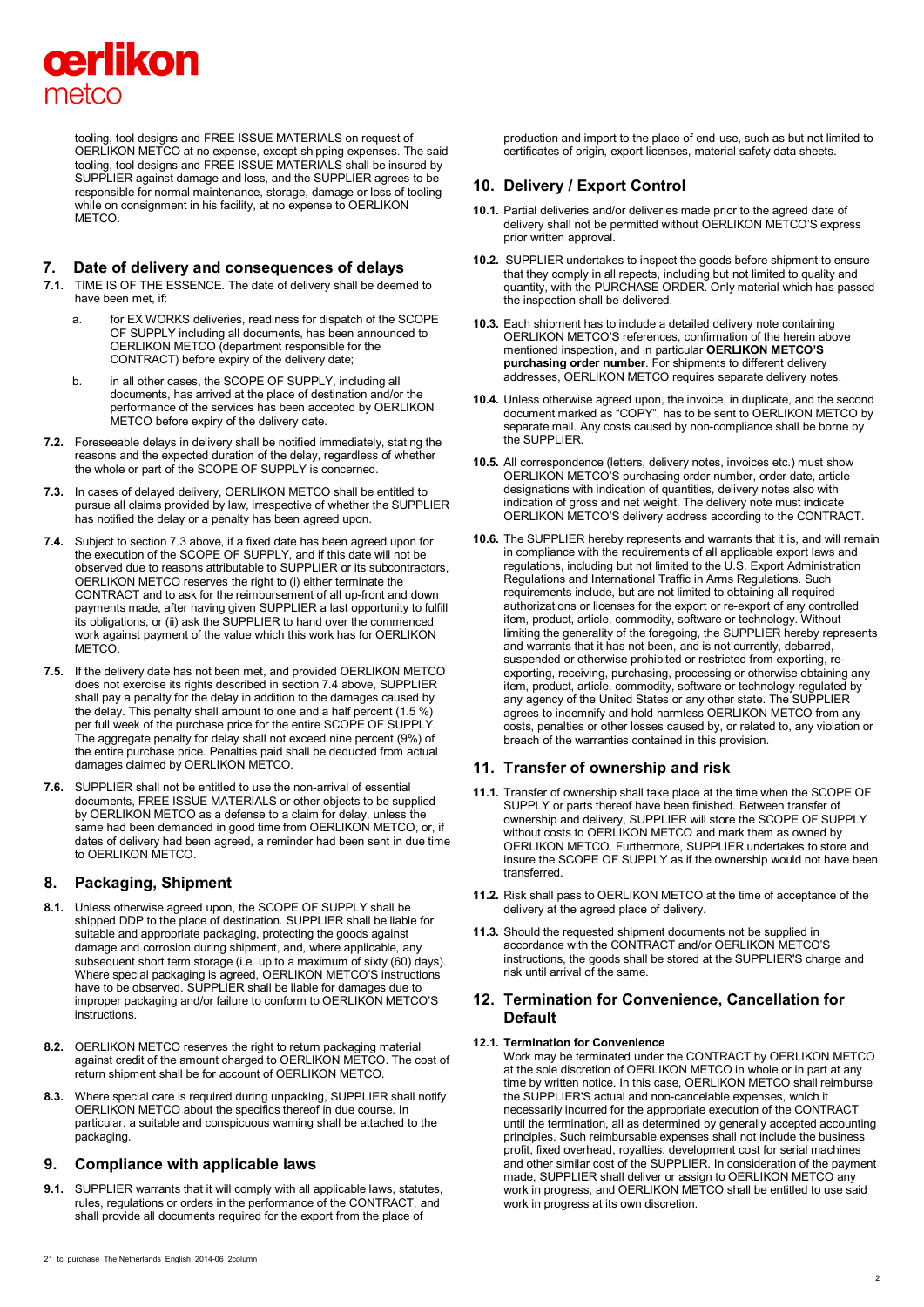# cerlikon metco

### **12.2. Cancellation for Default**

In the event SUPPLIER shall be adjudged bankrupt, make a general assignment for the benefit of its creditors, enters into a company voluntary arrangement or an individual voluntary arrangement, or if a receiver, administrator or liquidator is appointed on account of SUPPLIER'S insolvency, or if SUPPLIER ceases to trade, or fails to pay debts, or in the event SUPPLIER is in default of any provisions or requirements under the CONTRACT, OERLIKON METCO may, by written notice to SUPPLIER, without prejudice to any other rights or remedies which OERLIKON METCO may have under the CONTRACT, cancel further performance by SUPPLIER under the CONTRACT. In the event of such cancellation, OERLIKON METCO may complete the performance of the PURCHASE ORDER by such means as OERLIKON METCO selects, and SUPPLIER shall be responsible for any additional costs incurred by OERLIKON METCO in so doing, SUPPLIER shall deliver or assign to OERLIKON METCO any work in progress as OERLIKON METCO may request and shall grant OERLIKON METCO the right to use or have used all SUPPLIER documentation required for the completion of the SCOPE OF SUPPLY. Any amounts due to SUPPLIER for goods and services completed by SUPPLIER in full compliance with the terms of the CONTRACT prior to such termination shall be subject to set off of OERLIKON METCO'S additional costs of completing the CONTRACT and other damages incurred by OERLIKON METCO as a result of SUPPLIER'S default. Termination under this section 12.2 shall be without prejudice to OERLIKON METCO'S right to claim damages available to it at law.

# **13. Inspection, Drawings, Test Certificates, Operating Instructions Spare Parts**

- **13.1.** OERLIKON METCO or its representatives shall be entitled, with reasonable notice, to carry out inspections and ongoing examinations of the production to reject faulty parts during manufacturing. Inspections or examinations shall not relieve SUPPLIER from its exclusive responsibility for the whole SCOPE OF SUPPLY. During the execution of the CONTRACT, SUPPLIER shall allow free access to OERLIKON METCO or any designated third party to the manufacturing plants as well as to those of its subcontractors during reasonable business hours.
- **13.2.** OERLIKON METCO'S approval of final construction drawings shall not relieve SUPPLIER of its responsibility for the SCOPE OF SUPPLY.
- **13.3.** Final construction drawings, test certificates, maintenance and operating instructions and spare parts' lists required for the proper maintenance of the SCOPE OF SUPPLY shall be handed over to OERLIKON METCO in the quantities and languages requested before or on the delivery of the SCOPE OF SUPPLY at the latest.
- **13.4.** SUPPLIER undertakes to deliver to OERLIKON METCO spare parts related to the SCOPE OF SUPPLY, at OERLIKON METCO'S request, within ten (10) years after acceptance as described in section 14 hereof.

# **14. Acceptance, Warranty and Guarantees**

- **14.1.** Unless otherwise agreed upon in writing, acceptance of the SCOPE OF SUPPLY shall take place after delivery at the place of destination or after placing into operation, whichever occurs later. Payment for work in whole or part will not constitute acceptance.
- **14.2.** SUPPLIER expressly warrants that the entire SCOPE OF SUPPLY covered by the CONTRACT will conform to the specifications, drawings, samples, performance guarantees, or any kind of description furnished by or specified by OERLIKON METCO , and will be merchantable of good material and workmanship and free from defects. SUPPLIER expressly warrants that the material covered by the CONTRACT will be fit and sufficient for the purpose specified. If certificates, test reports or similar documents form part of the agreed SCOPE OF SUPPLY, the data contained therein shall be deemed as warranted characteristics, even if such certificates etc. originate from subcontractors.
- **14.3.** Unless otherwise agreed upon in writing, SUPPLIER expressly warrants that in executing the CONTRACT, SUPPLIER and the subcontractors have applied the principles of quality assurance according to the relevant ISO or equivalent standards. Quality records have to be safely archived for the period required by the applicable law for the respective goods, however not less than ten (10) years after acceptance as defined in section 14.1 hereof.
- **14.4.** Should SUPPLIER fail to meet its obligations under the warranties or guarantees during the warranty and guarantee period, SUPPLIER shall at OERLIKON METCO'S option forthwith remedy the defects on the spot, or have them remedied at SUPPLIER'S costs. Should SUPPLIER fail to remedy defects forthwith or in case of emergency, OERLIKON
- **14.5.** OERLIKON METCO shall not be obliged to inspect the SCOPE OF SUPPLY or parts thereof immediately. Defects will be notified after detection. SUPPLIER hereby waives the defense of late notification.
- **14.6.** Unless otherwise agreed in the CONTRACT, and if the SCOPE OF SUPPLY encompasses erection and/or commissioning services, the warranty and guarantee period shall be 24 months from date of acceptance of the SCOPE OF SUPPLY. In all other cases, the warranty and guarantee period shall extend twelve (12) months from acceptance by OERLIKON METCO or putting into commercial operation of the part(s) or materials provided under the PURCHASE ORDER, whichever occurs later. For repaired or replaced goods, the warranty and guarantee period shall start anew from the date at which they are put into operation.

Goods produced by other materials than those specified, or by defective materials, shall be replaced by SUPPLIER free of charge within five (5) years from delivery.

- **14.7.** Where substitute delivery is made, the items originally delivered to OERLIKON METCO shall be left with OERLIKON METCO for use free of charge until impeccable substitute delivery is ready for operation to OERLIKON METCO. The same shall apply in case of whole or partial termination of the contract due to faulty supply.
- **14.8.** In the event of disputes on quality parameters, an expert opinion will be obtained. Unless otherwise agreed upon in writing, the opinion of TNO Industrie en Techniek, The Netherlands, will be requested. The parties undertake to accept the findings of the agreed expert or TNO as the case may be. The costs of the expert opinion will be borne by the party at fault, or if neither party is at fault, as the expert shall decide.
- **14.9.** SUPPLIER will defend and indemnify OERLIKON METCO and its directors, officers, and employees, and the successors and assignees, and OERLIKON METCO'S customers (OERLIKON METCO and each of the aforementioned persons and/or companies referred to as "OERLIKON METCO Indemnitee"), and hold each OERLIKON METCO Indemnitee harmless from and against any and all liabilities, damages, settlements, penalties, fines, costs or expenses (including, without limitation, reasonable attorneys' fees and other expenses of litigation) arising out of any claim, complaint, suit, proceeding or cause of action brought against a OERLIKON METCO Indemnitee by a third party alleging damage, personal injury, death or otherwise, arising from or occurring as a result of (I) Product defects, (ii) any breach by SUPPLIER of its representations and warranties and obligations under this Agreement, (iii) the negligent, fraudulent or wilful acts, omission or misrepresentations of SUPPLIER, or (iv) SUPPLIER'S violation of any applicable law in the performance of its obligations under the CONTRACT.

# **15. Work carried out in Oerlikon Metco's works or at site**

If work is carried out in OERLIKON METCO'S or its customer's works, or on construction or erection sites, these PURCHASE TERMS shall be supplemented by OERLIKON METCO'S or its customer's safety instructions and rules for external companies. SUPPLIER shall request them and acknowledge receipt in writing. Furthermore, SUPPLIER shall instruct its employees, consultants, etc. to comply with such instructions and rules.

# **16. Intellectual Property and Secrecy**

**16.1.** OERLIKON METCO retains all intellectual property rights on all documents, such as but not limited to drawings, sketches, calculations, models, which OERLIKON METCO hands over to SUPPLIER before or after the conclusion of the CONTRACT. SUPPLIER will use these documents for the exclusive purpose of executing the CONTRACT. Without OERLIKON METCO'S prior written approval, SUPPLIER shall **NOT** be entitled to manufacture products based on these documents for third parties, or to copy such documents, or to make them known in whatever way to third parties, which are not directly involved in the execution of the CONTRACT or parts thereof. On demand, all documents, together with all copies or reproductions thereof, shall immediately be handed over to OERLIKON METCO. After completion of the delivery, or should the SCOPE OF SUPPLY not be delivered, SUPPLIER shall immediately return all documents to OERLIKON METCO without OERLIKON METCO'S request. SUPPLIER however shall be entitled to retain one copy for legally or contractually required archiving purposes.